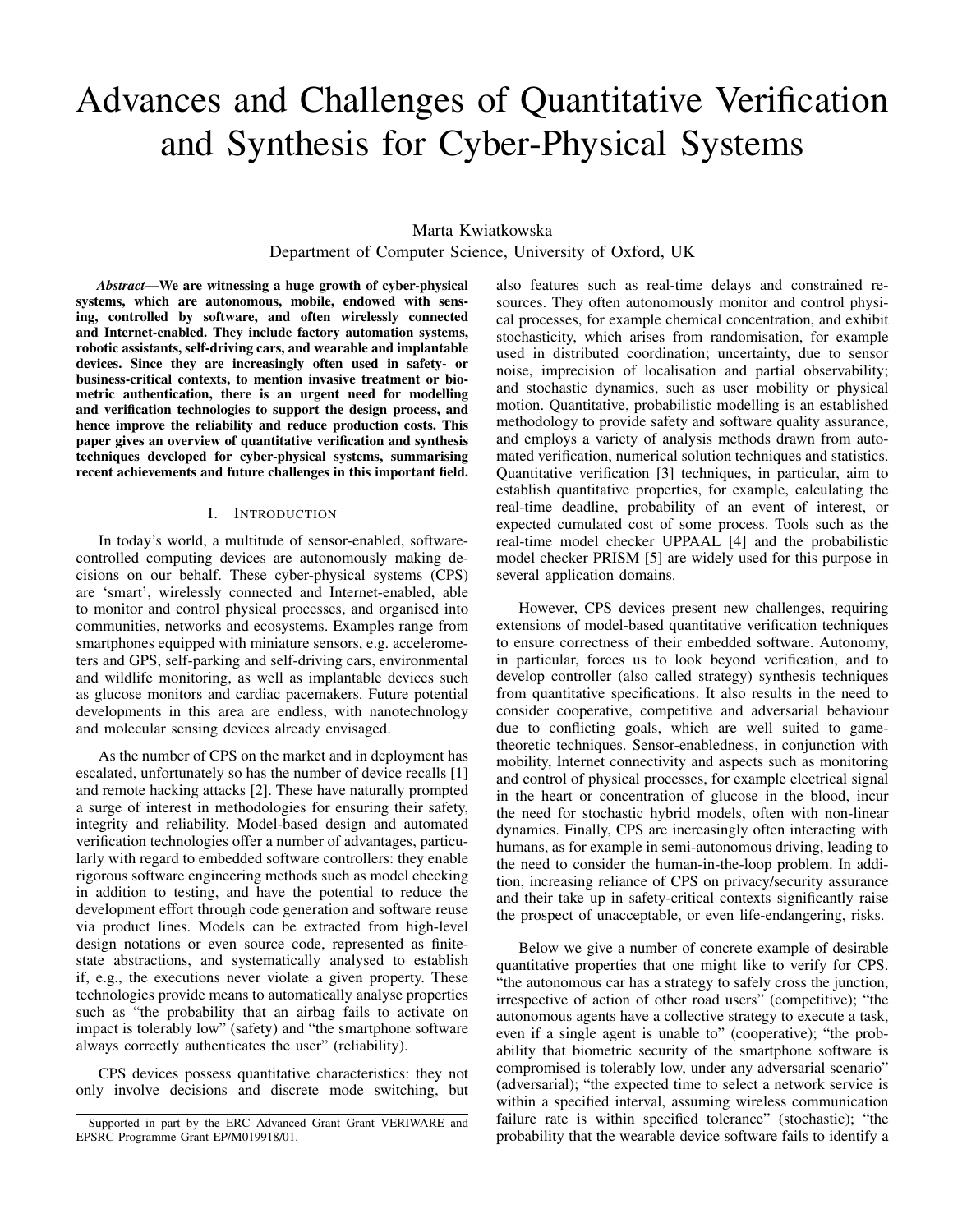dangerous level of glucose in the blood is tolerably low, assuming the dynamics is within specified bounds" (nonlinear hybrid dynamics); and "the probability that the semi-autonomous car causes an accident is tolerably low, assuming the driver is attentive" (human-in-the-loop).

### II. SUMMARY OF RECENT ADVANCES

Conventional verification via model checking inputs a description of a model, representing a state-transition system, and a specification, typically a formula in some temporal logic, and return yes or no, indicating whether or not the model satisfies the specification. In quantitative verification [3], [6], [7], the models can be viewed as collections of states, where the transitions between them can be discrete, probabilistic, or continuous flows. A probability space induced on the system behaviours enables the calculation of likelihood of the occurrence of certain events of interest during the execution of the system, assuming resolution of nondeterministic decisions. This in turn allows one to make quantitative statements about the system, in addition to qualitative statements such as reachability or invariance. Probabilities are captured via probabilistic operators that extend conventional (timed or hybrid) temporal logics, which allow one to express probabilistic specifications such as the probability of a the smartphone software being infiltrated is below a specified bound. Models can be additionally annotated with quantities that represent, e.g., time passage or energy consumption, for which expectations are typically considered.

An important recent trend is a shift towards synthesis, where the ultimate goal is to construct a model from a specification, where techniques based on sketches and searchbased method have been introduced. In the quantitative setting, simpler variants of this problem have been considered to date, including correct-by-construction controller synthesis from a given quantitative temporal logic specification, and parameter synthesis, see below, where parameter valuations are selected to optimise a given quantitative objective.

Quantitative verification employs a variety of graphtheoretic and symbolic methods drawn from conventional model checking, together with probabilistic analysis. The latter involves numerical computation, such as solving linear or differential equations or optimisation problems, where answers can be computed with specified precision, or statistical model checking, based on simulating execution runs and applying statistical techniques such as hypothesis testing to estimate the probability or expectation of some event holding up to a given confidence interval. Controller synthesis proceeds by first computing the optimal value and then extracting the strategy. An important consideration is ensuring scalability of the techniques, which is typically achieved through symbolic methods, quantitative abstraction refinement, or some suitable combination with stochastic search.

There are a number of quantitative verification tools that have been developed, to mention UPPAAL [4] and MRMC [8]; we focus here on the probabilistic model checker PRISM [5] and its recent extension PRISM-games [9], [10]. PRISM is based on symbolic BDD-based techniques [11], [12] that provide compact storage for probabilistic models and ensure efficiency of (approximate) computation of the probability. It supports five probabilistic models, discrete- and continuous time Markov chains (DTMCs, CTMCs), Markov decision processes (MDPs), probabilistic timed automata (PTAs) and stochastic games (SMGs), for both verification and strategy synthesis. Applications of probabilistic model checking using PRISM have spanned multiple fields, from wireless protocols and security analysis, through debugging DNA computing designs, to smart energy grids and strategy synthesis for autonomous urban driving.

Below we describe a number of recent advances centred on quantitative verification with PRISM that are relevant for CPS.

*Parameter synthesis*. A parametric model is one where some value, for example transition probability or timing delay, is given as a parameter, and the probability of an event of interest is then a function of the parameters. The parameter synthesis problem aims to find an optimal value of the parameter that guarantees the satisfaction of a quantitative temporal logic property. Parameter synthesis techniques have been developed for discrete-time Markov chains and probabilistic parameters [13]–[15] and for continuous-time Markov chains, where optimal rates can be synthesised for time-bounded specifications [16], [17]. The techniques are based on region refinement in conjunction with sampling, and have been recently improved through a GPU adaptation. They have been applied to a range of case studies, including synthesising optimal repair rates for the Google file system [18]. Approximate parameter synthesis is also available for MDP models.

*Stochastic games*. Stochastic game models generalise Markov decision processes in that they allow to model systems composed of a number of players, and are thus particularly well suited to modelling competitive scenarios, such as sharing network bandwith, where users try to selfishly maximise their own utility and pricing mechanisms have to be designed to disincentivise such behaviour. Stochastic games allow one to reason about strategic decisions of coalitions of agents competing or collaborating to achieve some quantitative objective, for example total expected reward or longrun average [19]–[21]. They are supported by the tool PRISM-games, and have been used in a variety of case studies, including energy smartgrid [22], [23] and aircraft power distribution [20], [21].

*Multiobjective properties*. When verifying correctness of systems, it is often necessary to consider not just a single objective, but instead simultaneous satisfaction of several objectives, for example minimise expected fuel consumption and maximise the probability to reach a goal. In general, Boolean combinations of quantitative objectives can be considered [19], [24], [25], with the respective tradeoffs represented via a Pareto curve [26], where each point on the curve corresponds to the objectives combined with different weights that can be selected by the designer. Multiobjective verification and strategy synthesis are supported in PRISM for MDPs and in PRISM-games for SMGs, and have been used, for example, to synthesise strategies for autonomous urban driving [27].

*Compositionality*. Complex designs usually comprise multiple components operating in parallel. Verification of such system is aided by compositional assume-guarantee reasoning, where verification of a property for a composed system can be reduced to checking certain properties on the components. Compositional verification is supported in PRISM for a range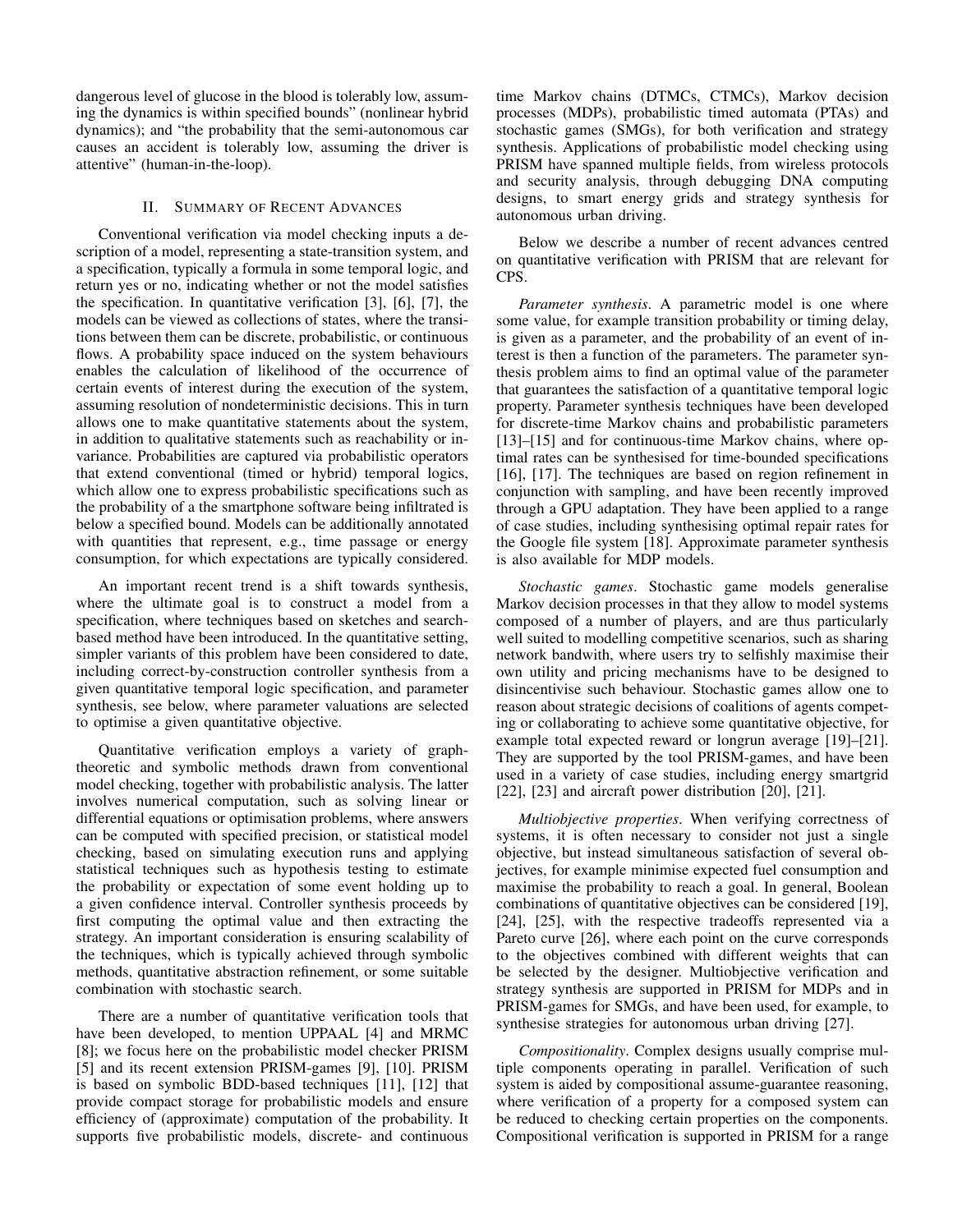of assume-guarantee rules [28] for linear-time temporal logic for a variant of MDPs. The method is based on reduction to multiobjective MDP verification. For SMG, compositional assume-guarantee strategy synthesis from multiobjective specifications [20], [21] is implemented in PRISM-games, which considerably improves scalability at a cost of expressiveness of the controllers.

*Controller/strategy synthesis*. Controller synthesis from high-level single and multiobjective specifications in quantitative temporal logic [7], [19] is supported for MDPs and SMGs respectively in PRISM and PRISM-games. This is relevant for motion planning in robotics [29], where temporal logic and reactive synthesis based on game-theoretic methods are being taken up for high-level planning. The strategies may need to be randomised and history-dependent. Recently, it was shown that performance of controller synthesis for MDPs and SMGs can be improved by incorporating machine learning [30], with which one can obtain guarantees on accuracy while exploring only a portion of the state space.

*Approximate methods*. Quantitative verification suffers from state-space explosion and may become infeasible for large systems. There are a number of approaches that reduce the state space, including partial order reduction [31], symmetry reduction [32], [33], bisimulation quotient [34] and state space aggregation [35]. For CTMC models of chemical reaction networks, the linear-noise approximation is particularly attractive in that it is independent of the population size and polynomial in the number of species, thus ameliorating state space explosion. These models are discrete state. Labelled Markov processes, which are continuous-space models, can be approximated as MDPs by employing approximate bisimulations [36].

*Self-adaptation and learning*. Today's software is increasingly expected to adapt to the changing demands of workload, or even requirements, while ensuring dependability. This is challenging to automate and, in [37], a framework has been proposed that employs learning and quantitative verification at runtime within a monitor, analyse, plan and execute (MAPE) loop. The methods has been applied to service-based systems using PRISM [38] and, more recently, also using single and multiobjective verification for stochastic multi-player games based on PRISM-games [39], [40]. The case studies included defending a system against an external attack and developing adaptive middleware to manage sensor networks.

*Real-time and hybrid models*. CPS models exhibit a range of quantitative features, including real-time and nonlinear continuous flows, in addition to stochasticity, and can be captured by the general model of stochastic hybrid systems. Though this model is not supported in full generality, its submodels have been analysed using PRISM and related methods [41], [42]. Probabilistic timed automata, which are timed automata with transitions generalised to discrete probability distributions, are directly supported in PRISM, as is parameter synthesis for timing delays to optimise the probability of a given property. Timed I/O automata with data, a subclass of hybrid linear automata, are supported by a suite a techniques that integrate SMT and evolutionary computation techniques. The techniques support optimal timing delay synthesis from quantitative specifications [43], [44], but their probabilistic aspects are limited. Hybrid automata can be analysed using simulation-based techniques [45]. These techniques can provide guarantees on accuracy and have been developed for the analysis of cardiac pacemakers, heart models and personalisation of wearable devices [46]–[48].

*Human-in-the-loop problem*. CPS increasingly often interact with human operators, to mention robotic assistants and self-parking cars. Therefore, quantitative verification and synthesis needs to consider models which are compositions of CPS and operator models, with the latter modelling cognitive processes and social interactions. [49] studied controller synthesis from multiobjective specifications for UAVs interacting with human operators, using both PRISM and PRISM-games, with the latter allowing to model adversarial behaviour. Early work towards predictive models of semi-autonomous driving that employed PRISM [50] is encouraging, but more effort is necessary.

### III. CHALLENGES

Clearly, there has been much progress towards quantitative verification and aspects of quantitative synthesis for CPS, with a wide variety of relevant case studies serving as proof of concept, including energy smartgrid, UAV control, autonomous driving and implantable cardiac pacemakers. However, in order to tackle CPS in full generality, a number of significant challenges have to be overcome. We briefly review a selection of these below.

*Model expressiveness*. Although certain classes of stochastic hybrid models are currently supported, the techniques often rely on discretisation and their continuous and stochastic dynamics are limited. Approximate techniques that can handle the challenging interaction between nondeterminism, nonlinear continuous and stochastic dynamics are needed.

*Partial information*. Quantitative verification techniques have so far mostly been concerned with complete information systems. This restriction is not applicable to many CPS scenarios, where agents in the system only have partial information. Partial observability raises a number of algorithmic challenges that need to be tackled.

*Model learning and adaptation from data*. Quantitative verification has so far mainly focused on modelling system dynamics, but the behaviour of many CPS is data-driven. Techniques that integrate model learning from data in order to inform adaptation in real-time and analysis of the dynamics are needed.

*Model synthesis from specifications*. Though correct-byconstruction synthesis of strategies has been studied, model synthesis from quantitative specifications has received little attention to date. A possible approach is combining templatebased and parameter synthesis methods, but more work is required in this direction.

*Scalability and efficiency*. Compositional approaches aid scalability, but existing methods are limited in that they cannot handle hybrid models and learning assumptions for compositional assume-guarantee reasoning is difficult to automate. Another direction are symbolic techniques, as employed in verification and synthesis algorithms, whose efficiency has recently been improved by employing judicious combination with statistical or stochastic search methods, but more progress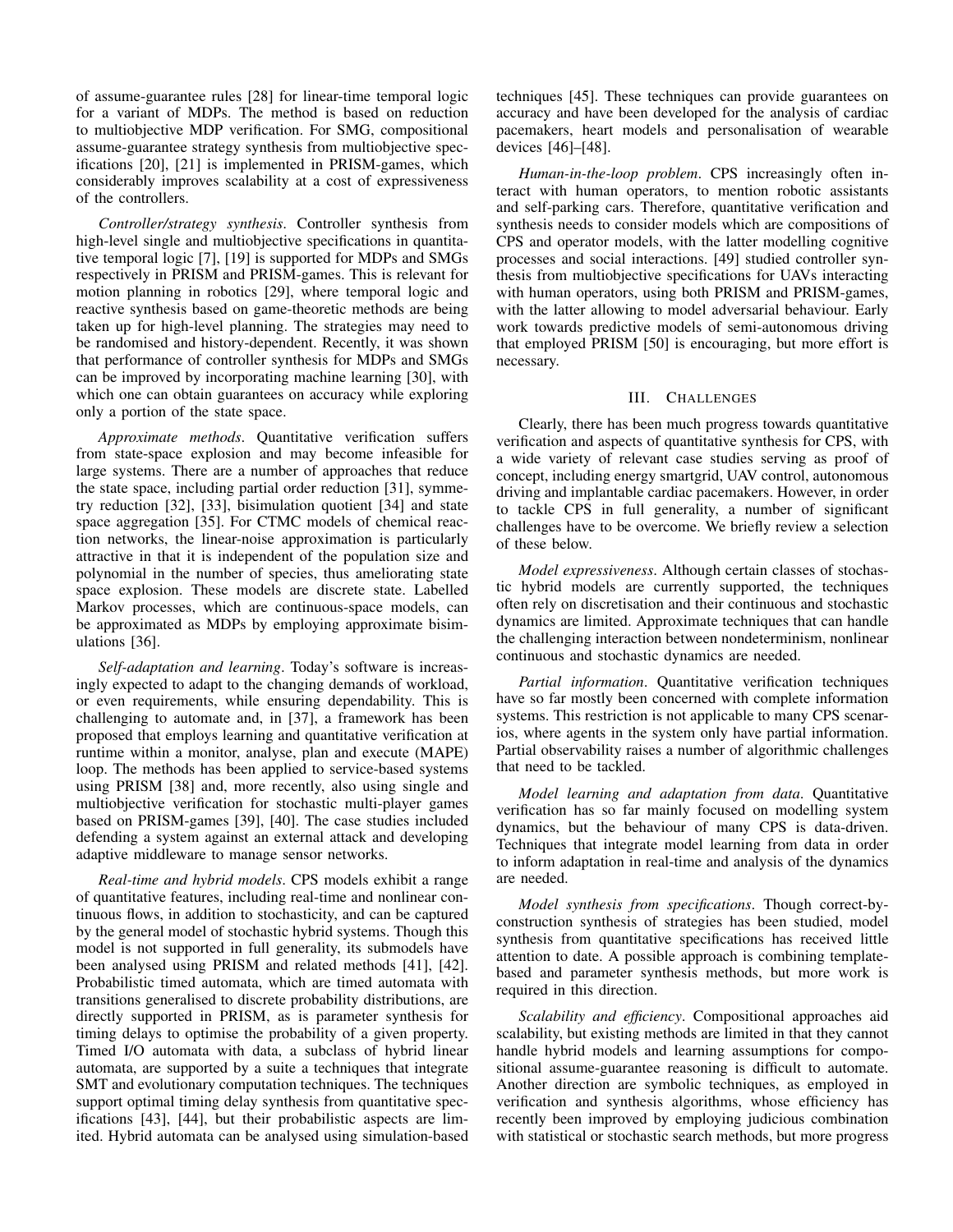is required. Methodologies combining induction, deduction and machine learning have potential here.

*Modelling social interactions*. CPS are increasingly often employed to assist and interact with humans, and operator models have to be taken into account. Though some progress has been made, models of cognitive processes and social interactions, such as those based on trust, are needed.

*Certification*. Ultimately, model-based quantitative verification and model synthesis will be used as part of quality assurance processes to certify products. To this end, techniques and tools to evaluate safety and dependability are needed.

### IV. CONCLUSION

As CPS are becoming an integral part of our society, their failure carries potentially unacceptable and life-endangering risks. Rigorous model-based verification technologies incorporated within the design process can improve CPS safety and reliability and reduce development costs. This paper has briefly summarised quantitative verification and synthesis techniques developed for CPS and future research challenges in this field.

#### **REFERENCES**

- [1] "U.S. Food and Drug Admin., List of Device Recalls," http://www.fda. gov/MedicalDevices/Safety/ListofRecalls/default.htm.
- [2] "Researchers hack into driverless car system, take control of vehicle," http://www.nationaldefensemagazine.org/archive/2015/May/Pages/ ResearchersHackIntoDriverlessCarSystemTakeControlofVehicle.aspx.
- [3] M. Kwiatkowska, "Quantitative verification: Models, techniques and tools," in *Proc. ESEC/FSE'07*. ACM Press, September 2007, pp. 449– 458.
- [4] T. Amnell, G. Behrmann, J. Bengtsson, P. R. D'Argenio, A. David, A. Fehnker, T. Hune, B. Jeannet, K. G. Larsen, M. O. Möller, P. Pettersson, C. Weise, and W. Yi, "UPPAAL - Now, Next, and Future," in *Modelling and Verification of Parallel Processes*, ser. Lecture Notes in Computer Science Tutorial, F. Cassez, C. Jard, B. Rozoy, and M. Ryan, Eds., no. 2067. Springer–Verlag, 2001, pp. 100–125.
- [5] M. Kwiatkowska, G. Norman, and D. Parker, "PRISM 4.0: Verification of probabilistic real-time systems," in *Proc. CAV'11*, ser. LNCS, G. Gopalakrishnan and S. Qadeer, Eds., vol. 6806. Springer, 2011, pp. 585–591.
- [6] ——, "Stochastic model checking," in *Formal Methods for the Design of Computer, Communication and Software Systems: Performance Evaluation (SFM'07)*, ser. LNCS (Tutorial Volume), M. Bernardo and J. Hillston, Eds., vol. 4486. Springer, 2007, pp. 220–270.
- [7] V. Forejt, M. Kwiatkowska, G. Norman, and D. Parker, "Automated verification techniques for probabilistic systems," in *Formal Methods for Eternal Networked Software Systems (SFM'11)*, ser. LNCS, M. Bernardo and V. Issarny, Eds., vol. 6659. 53–113.
- [8] J.-P. Katoen, I. Zapreev, E. M. Hahn, H. Hermanns, and D. Jansen, "The ins and outs of the probabilistic model checker MRMC," in *Proc. 6th Int. Conf. Quantitative Evaluation of Systems (QEST'09)*. IEEE Computer Society Press, 2009, pp. 167–176.
- [9] T. Chen, V. Foreit, M. Kwiatkowska, D. Parker, and A. Simaitis, "PRISM-games: A Model Checker for Stochastic Multi-Player Games," in *Proc. of Tools and Algorithms for the Construction and Analysis of Systems TACAS*, ser. LNCS, vol. 7795, 2013, pp. 185–191.
- [10] M. Kwiatkowska, D. Parker, and C. Wiltsche, "PRISM-games 2.0: A Tool for Multi-Objective Strategy Synthesis for Stochastic Games," in *Proc. of Tools and Algorithms for the Construction and Analysis of Systems TACAS*, 2016, to appear.
- [11] M. Kwiatkowska, G. Norman, and D. Parker, "Probabilistic symbolic model checking with PRISM: A hybrid approach," in *Proc. 8th Int. Conf. Tools and Algorithms for the Construction and Analysis of Systems (TACAS'02)*, ser. LNCS, J.-P. Katoen and P. Stevens, Eds., vol. 2280. Springer, 2002, pp. 52–66.
- [12] ——, "Probabilistic symbolic model checking with PRISM: A hybrid approach," *International Journal on Software Tools for Technology Transfer (STTT)*, vol. 6, no. 2, pp. 128–142, 2004.
- [13] E. M. Hahn, H. Hermanns, B. Wachter, and L. Zhang, "PARAM: A model checker for parametric Markov models," in *Proc. 22nd Int. Conf. Computer Aided Verification (CAV'10)*, ser. LNCS, vol. 6174. Springer, 2010, pp. 660–664.
- [14] T. Chen, E. M. Hahn, T. Han, M. Kwiatkowska, H. Qu, and L. Zhang, "Model repair for Markov decision processes," in *Proc. 7th Int. Symp. Theoretical Aspects of Software Engineering (TASE'13)*. IEEE Computer Society Press, 2013, pp. 85–92.
- [15] C. Dehnert, S. Junges, N. Jansen, F. Corzilius, M. Volk, H. Bruintjes, J.-P. Katoen, and E. Ábrahám, "PROPhESY: A PRObabilistic ParamEter SYnthesis tool," in *Proc. 27th Int. Conf. Computer Aided Verification (CAV'15)*, ser. LNCS, vol. 9206. Springer, 2015, pp. 214–231.
- [16] M. Ceska, F. Dannenberg, M. Kwiatkowska, and N. Paoletti, "Precise parameter synthesis for stochastic biochemical systems," in *Proc. 12th Conference on Computational Methods in Systems Biology (CMSB'14)*, ser. LNCS, vol. 8859. Springer, 2014, pp. 86–89.
- [17] M. Ceska, F. Dannenberg, N. Paoletti, M. Kwiatkowska, and L. Brim, "Precise parameter synthesis for stochastic biochemical systems," *Acta Informatica, to appear*, 2016.
- [18] M. Ceska, P. Pilar, N. Paoletti, L. Brim, and M. Kwiatkowska, "PRISM-PSY: Precise GPU-accelerated parameter synthesis for stochastic systems," in *22nd International Conference on Tools and Algorithms for the Construction and Analysis of Systems (TACAS), to appear*, ser. LNCS. Springer, 2016.
- [19] T. Chen, V. Forejt, M. Z. Kwiatkowska, A. Simaitis, and C. Wiltsche, "On Stochastic Games with Multiple Objectives," in *Proc. of Mathematical Foundations of Computer Science MFCS*, 2013, pp. 266–277.
- [20] N. Basset, M. Z. Kwiatkowska, and C. Wiltsche, "Compositional Controller Synthesis for Stochastic Games," in *Proc. of Concurrency Theory CONCUR*, 2014, pp. 173–187.
- [21] N. Basset, M. Z. Kwiatkowska, U. Topcu, and C. Wiltsche, "Strategy Synthesis for Stochastic Games with Multiple Long-Run Objectives,' in *Proc. of Tools and Algorithms for the Construction and Analysis of Systems TACAS*, 2015, pp. 256–271.
- [22] T. Chen, V. Forejt, M. Kwiatkowska, D. Parker, and A. Simaitis, "Automatic Verification of Competitive Stochastic Systems," in *Proc. of Tools and Algorithms for the Construction and Analysis of Systems TACAS*, ser. LNCS, vol. 7214, 2012, pp. 315–330.
- [23] ——, "Automatic verification of competitive stochastic systems," in *Proc. 18th International Conference on Tools and Algorithms for the Construction and Analysis of Systems (TACAS'12)*, ser. LNCS, vol. 7214. Springer, 2012, pp. 315–330.
- [24] K. Etessami, M. Kwiatkowska, M. Vardi, and M. Yannakakis, "Multiobjective model checking of Markov decision processes," *Logical Methods in Computer Science*, vol. 4, no. 4, pp. 1–21, 2008.
- [25] V. Forejt, M. Kwiatkowska, G. Norman, D. Parker, and H. Qu, "Quantitative multi-objective verification for probabilistic systems," in *Proc. TACAS'11*, ser. LNCS, P. Abdulla and K. Leino, Eds., vol. 6605. Springer, 2011, pp. 112–127.
- [26] V. Forejt, M. Kwiatkowska, and D. Parker, "Pareto curves for probabilistic model checking," in *Proc. ATVA'12*, ser. LNCS, S. Chakraborty and M. Mukund, Eds., vol. 7561. Springer, 2012, to appear.
- [27] T. Chen, M. Z. Kwiatkowska, A. Simaitis, and C. Wiltsche, "Synthesis" for Multi-objective Stochastic Games: An Application to Autonomous Urban Driving," in *Proc. of Quantitative Evaluation of Systems QEST*, 2013, pp. 322–337.
- [28] M. Kwiatkowska, G. Norman, D. Parker, and H. Qu, "Compositional probabilistic verification through multi-objective model checking," *Information and Computation*, vol. 232, pp. 38 – 65, 2013.
- [29] J. Wang, X. C. Ding, M. Lahijanian, I. C. Paschalidis, and C. Belta, "Temporal logic motion control using actor-critic methods," *Int. J. of Rob. Res.*, vol. 34, no. 10, pp. 1329–1344, 2015.
- [30] T. Brázdil, K. Chatterjee, M. Chmelík, V. Forejt, J. Křetínský, M. Kwiatkowska, D. Parker, and M. Ujma, "Verification of Markov decision processes using learning algorithms," in *Proc. 12th Int. Symp. Automated Technology for Verification and Analysis (ATVA'14)*, ser. LNCS, vol. 8837. Springer, 2014, pp. 98–114.